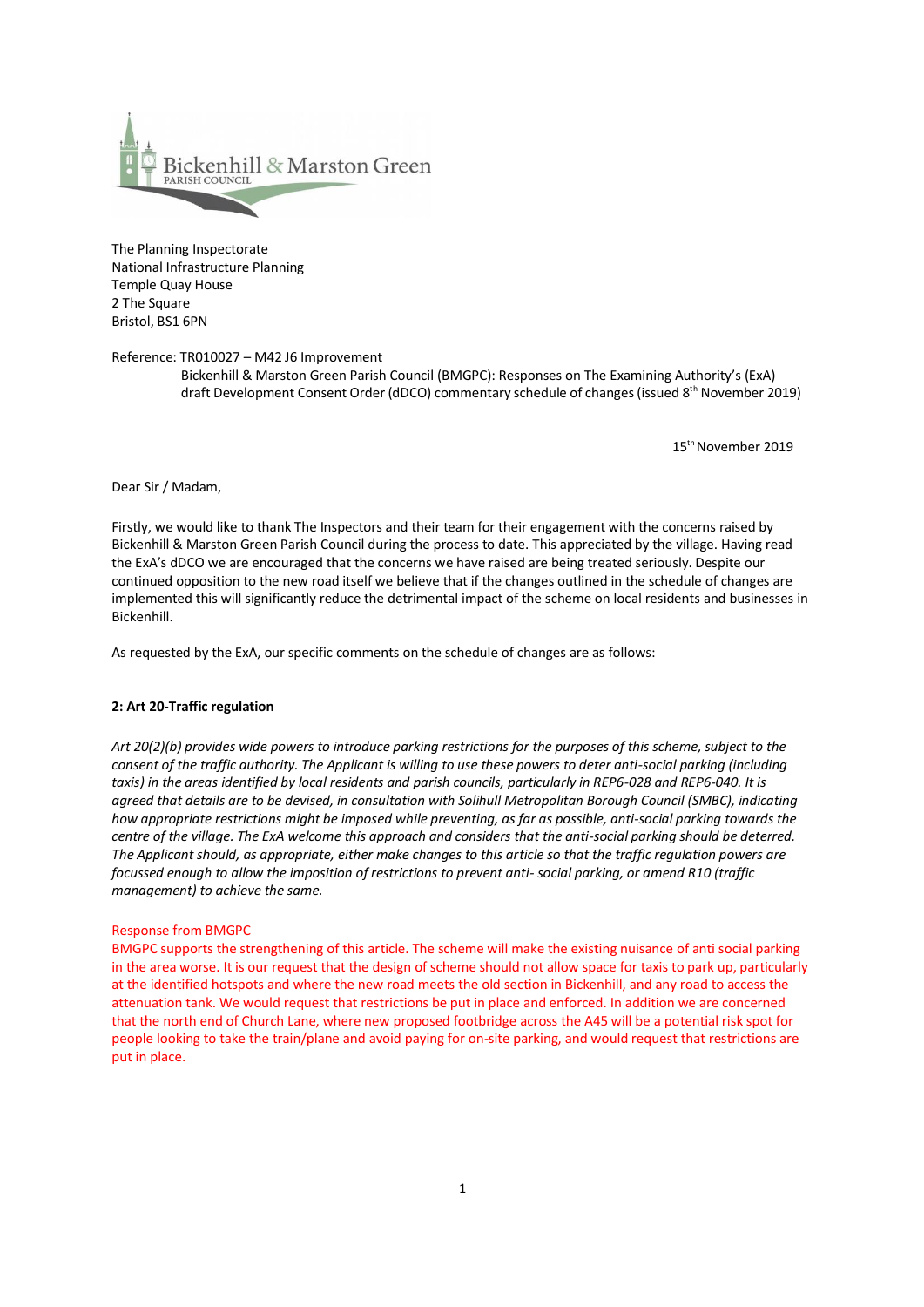

# **7: R4 (working hours)**

*In agreeing to the working hours proposed, SMBC seek to prevent annoying or disturbing noisy activities taking place between the hours of 07:00 and 08:00, following the approach that they have adopted for the construction works for HS2. Although BS 5228 provides objective thresholds for construction noise in various situations, such noises may well be annoying or disturbing when heard between 07.00 and 08.00 hours. Discussions are underway between the Applicants and SMBC to devise a protocol for addressing such issues. In those circumstances, the ExA consider that R4(3)(c) should refer to the intended limitations on construction noise levels between 07.00 and 08.00 hours. The following amendment is proposed: Insert after 'working hours of 07:00–18:00 on Mondays to Fridays and 08:00– 13:00 on Saturday'', subject to no annoying or disturbing noise activities [referencing the identified protocol] taking place between the hours of 07:00 and 08:00 on those days except for-... (i)-(xiv) etc.'*

### Response from BMGPC

BMGPC remains concerned about working hours commencing before 08:00. We are not experts in noise/annoyance science, so we will refer to the law of common sense, which leads us to request that if working hours are to start at 07:00, no activities taking place between the hours of 07:00 and 08:00 are heard by local residents and businesses. We would anticipate that this can be achieved by limiting annoying and disturbing activities, and having suitable mitigation. In this regard we hope that the ExA may be prepared to include a recommendation that SMBC should consult with all relevant IP's in respect of the protocol which is to be devised for addressing the noise issues arising from the construction works between the hours of 7 and 8 a.m. and should take on board the points raised in that regard during this enquiry.

## **9: R4 (Compound management plan)**

*The 'Indicative Proposal for Main Compound and Office for the Scheme' replicates the initial arrangement set out at D3A [REP3A-003] rather than the alternative configurations put forward at D6 (REP6-015 – page 13) and D7 (REP7- 011 – Appendix 1, Page 2 of 2). It was agreed that an alternative configuration was possible with an entrance and exit onto Catherine-de-Barnes Lane at the northern end of the compound (Figure 1 at Action No.4 of REP6-015). Moreover, a plan at page 13 in the same section of the same document details how the compound could be reconfigured to the north and east to increase the buffer significantly between the compound perimeter and the adjacent properties on Church Lane. Although the laydown areas would then be closer to residents at the north east of Church Lane, they would be screened by existing trees and hedgerows and the proposed stockpile bunds as shown in the cross sections on page 2 of Appendix 1 of REP7-011. The ExA recognise that this configuration might require a right turn from the northern exit to be prohibited and the installation of traffic lights there and additional phases in constructing the main line link road. However, the scale of the embankments and earth moving required for the scheme suggested in EV-040 could be prohibitive. The following amendment is therefore proposed (see also new R14 below): Substitute the existing Plan at Appendix 1 of the Outline Compound Management Plan [REP8-009] with the plan shown at Action No.4 of REP6-015 (page 13) detailing how the compound could be pushed further to the north and east to increase the buffer and as also shown in the cross sections on page 2 of Appendix 1 of REP7-011.*

### Response from BMGPC

BMGPC welcomes the location of the compound as described in Action No.4, of REP-015 (page 13). This would significantly reduce the disturbance of the compound from local residents and businesses. In addition to the suggested location, and controls highlighted in the Outline Compound Management Plan we would also request 1) visual and acoustic screening is installed along the length of the compound boundary on St Peter's Lane and Church Lane sides, as high as required to attenuate visual and sound levels to an acceptable level to residents and businesses, and 2) single stacking of the compound to keep all facilities to one storey.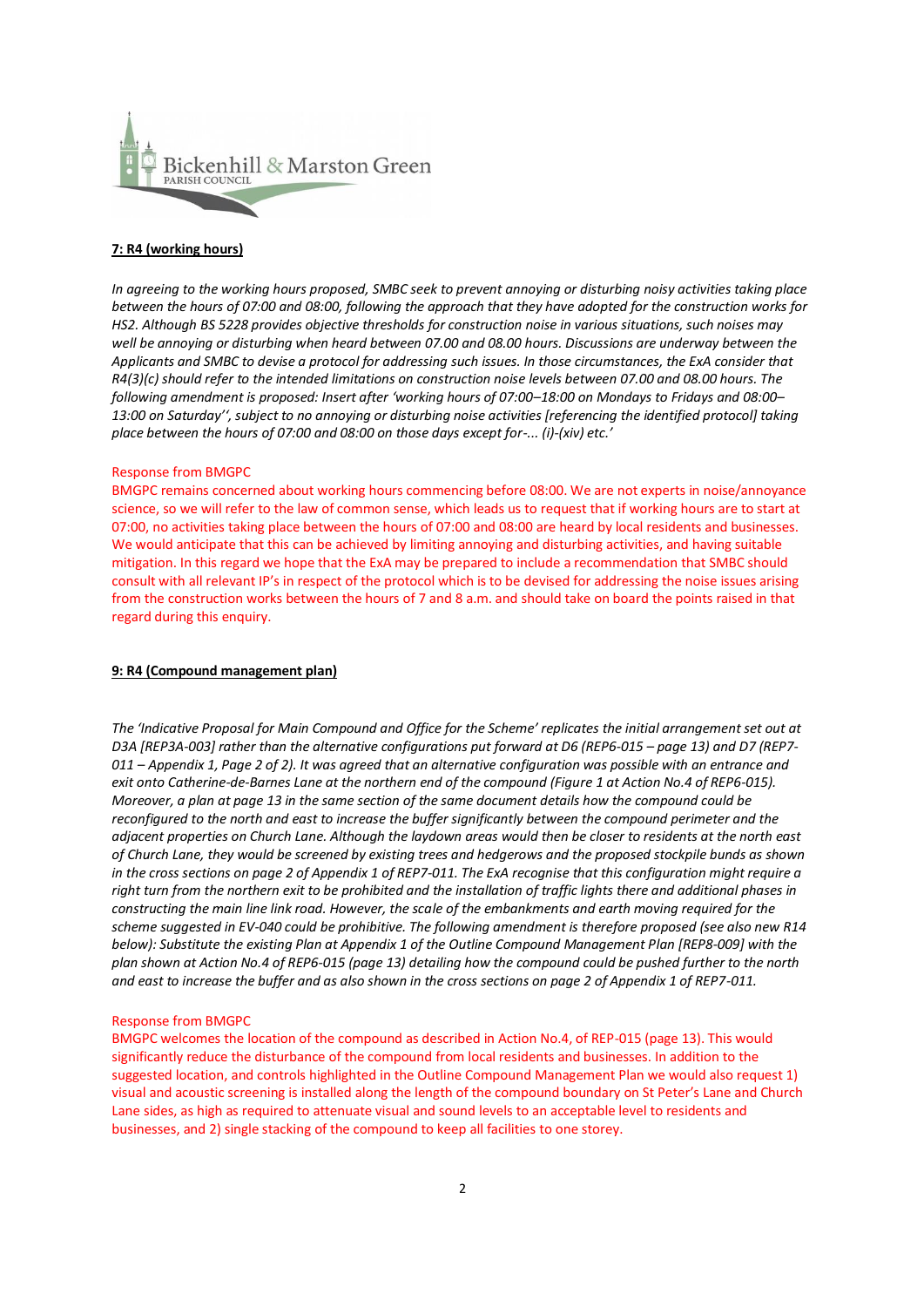

### **12 New R14 Configuration of the main site compound**

*The ExA propose the insertion of a new R14 as follows: 14(1) Notwithstanding the details shown on any Certified Plan and Document listed in Schedule 11 of this Order, work to construct the main site compound shall not commence until a scheme for its configuration has been submitted to and approved in writing by the Secretary of State, following consultation with the relevant planning authority on matters related to its function. (2) Unless otherwise agreed by the relevant planning authority, the scheme must show how the compound could be configured to the north and east and an entrance and exit onto Catherine-de-Barnes Lane achieved at the northern end of the compound. Those access arrangements may entail prohibiting a right turn at the northern exit, or the provision of traffic lights and the possible re-programming of additional phases in constructing the main line link road.*

### Response from BMGPC

BMGPC welcomes this insertion. Securing an entrance and exit onto Catherine-de-Barnes Lane at the northern end of the compound is far more preferential than having any access or egress near St Peter's Lane. We do, however still have significant concerns about construction and other traffic turning left out of the compound past the village of Bickenhill. This will result in all compound traffic driving on the temporary Catherine De Barnes lane and directly past the corner of Mrs Burton's land and St Peter's Lane, further causing disturbance to local residents and businesses. In addition, we regularly have lorries coming into the village by mistake and blocking Church Lane and St Peters Lane, often for long periods of time whilst trying turn round. This is likely to get significantly worse if traffic is directed past the village. Current 'no through road' signage dissuading lost traffic is not fully effective so we are not convinced that the proposed signage to dissuade construction traffic will prevent this issue. Further to this we are unclear what will happen to compound traffic once the temporary Catherine de Barnes Lane is removed, the new dual carriageway is operation and works move to J6. In this regard we therefore ask that the final solution agreed ensures that any construction traffic coming past Bickenhill during any phase of the scheme isminimised.

# **13: New R15 Altering the Priority of the Catherine-de- Barnes Lane and St Peters Lane Junction**

*The ExA note that the Applicant has previously considered the altered priority for this junction but discounted it due to the need for a departure from standards for the horizontal radius of the bend onto the northern overbridge, for*  the consequent visibility round the bend and for the visibility to the left at St Peter's Lane: and, the possibility that the *'straight' alignment might encourage vehicles leaving St Peter's Lane to do so without stopping. The ExA acknowledge that the road layout might need to be altered, but they do not agree that land beyond the Order limits would be required, or that necessary road signs and safety features would clutter the roadside scene (similar signs and features would be required by the current proposal) or that the departure from standards would lead to worse or unacceptable road hazards; the opposite would be the case. Hence, the ExA propose the insertion of a new R15 as follows: 15(1) Notwithstanding the details shown on any Certified Plan listed in Schedule 11 of this Order, no part of the realignment of Catherine-de-Barnes Lane is to commence until a scheme for the northern junction of St Peter's Lane and Catherine-de-Barnes Lane has been submitted to and approved in writing by the Secretary of State, following consultation with the relevant planning authority on matters related to its function. (2) Unless otherwise agreed by the relevant planning authority, the scheme must change* the *vehicular junction priority from St Peter's Lane to the realigned section of Catherine-de-Barnes Lane.*

### Response from BMGPC

We agree with the comments made by the ExA